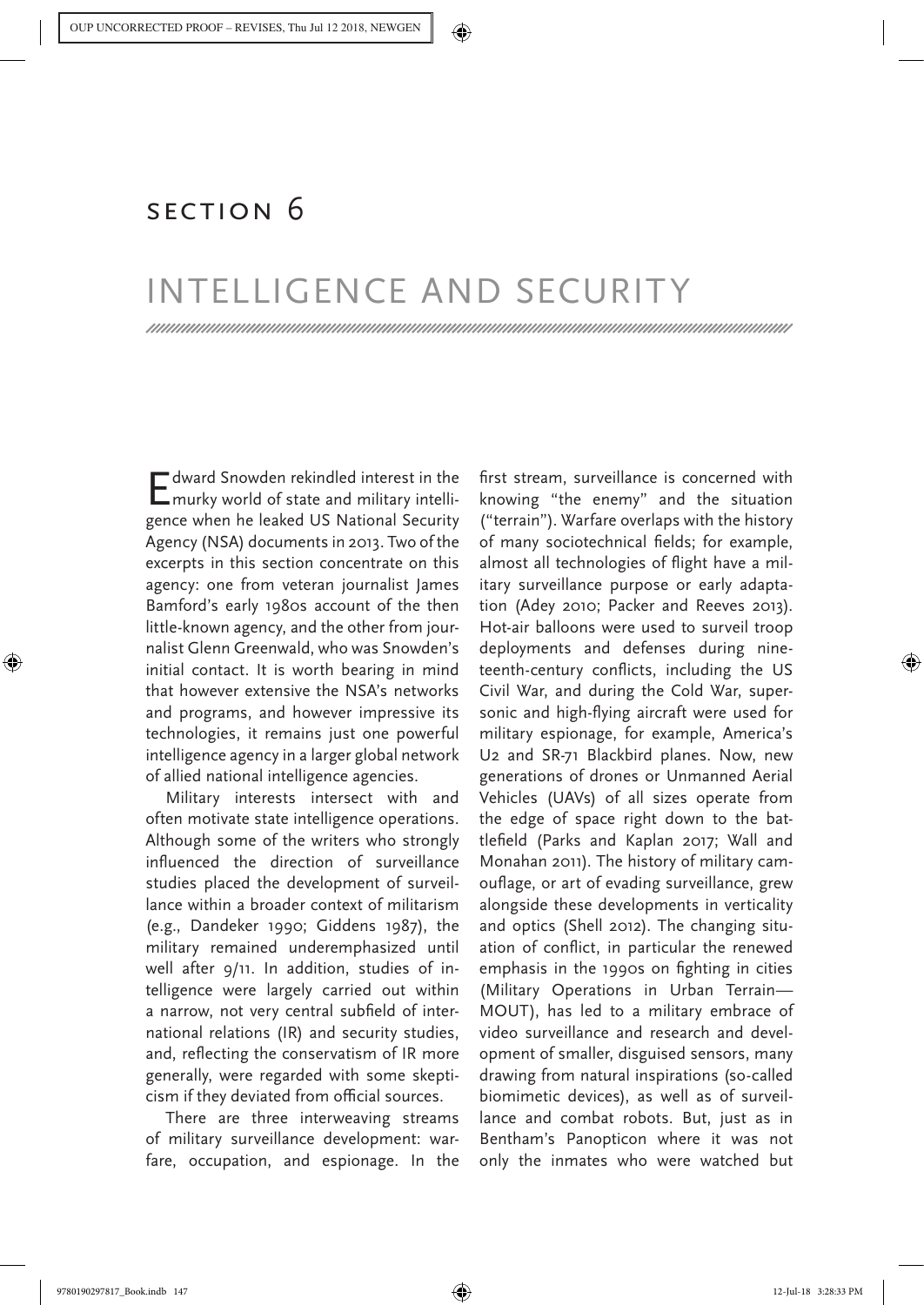also the guards, in warfare, it is not just the "enemy" who is watched but also one's own soldiers. Military discipline was an early indicator of modern surveillance described in Foucault's (1977) *Discipline and Punish*. Perhaps the main reasons for such management are that soldiers are expensive but unreliable "assets": they are often reluctant to kill others; they suffer from fatigue; and they use illicit substances to stay awake, improve performance, or overcome combat boredom. The monitoring of troops has become increasingly technologized and intimate. For example, the US military research program "Objective Force Warrior" has attempted to develop real-time body sensors and automated medical systems *somatic surveillance* (Monahan and Wall 2007)—incorporated into light-weight armored bodysuits for soldiers.

The second stream of military surveillance, as described in Alfred McCoy's *Policing America's Empire* (excerpted in Chapter 30), relates to the development of surveillance as a mode of counterinsurgency in imperial policing. McCoy's study is of US neoimperialism in the Philippines and how the techniques devised there were not only developed into a whole strategic field of counterinsurgency that was widely used elsewhere, but were also "brought home" to the United States and drawn upon for internal political policing. Similar stories have been told of the United Kingdom, where techniques developed in the later period of the British Empire, such as fingerprinting in India, spread to other parts of the Empire, like Ireland, as well as to major English cities like London. These patterns can be witnessed in contemporary colonial situations too, as in the



AeroVironment Nano-Hummingbird, 2011, sponsored by US Defense Advanced Research Projects Agency (DARPA).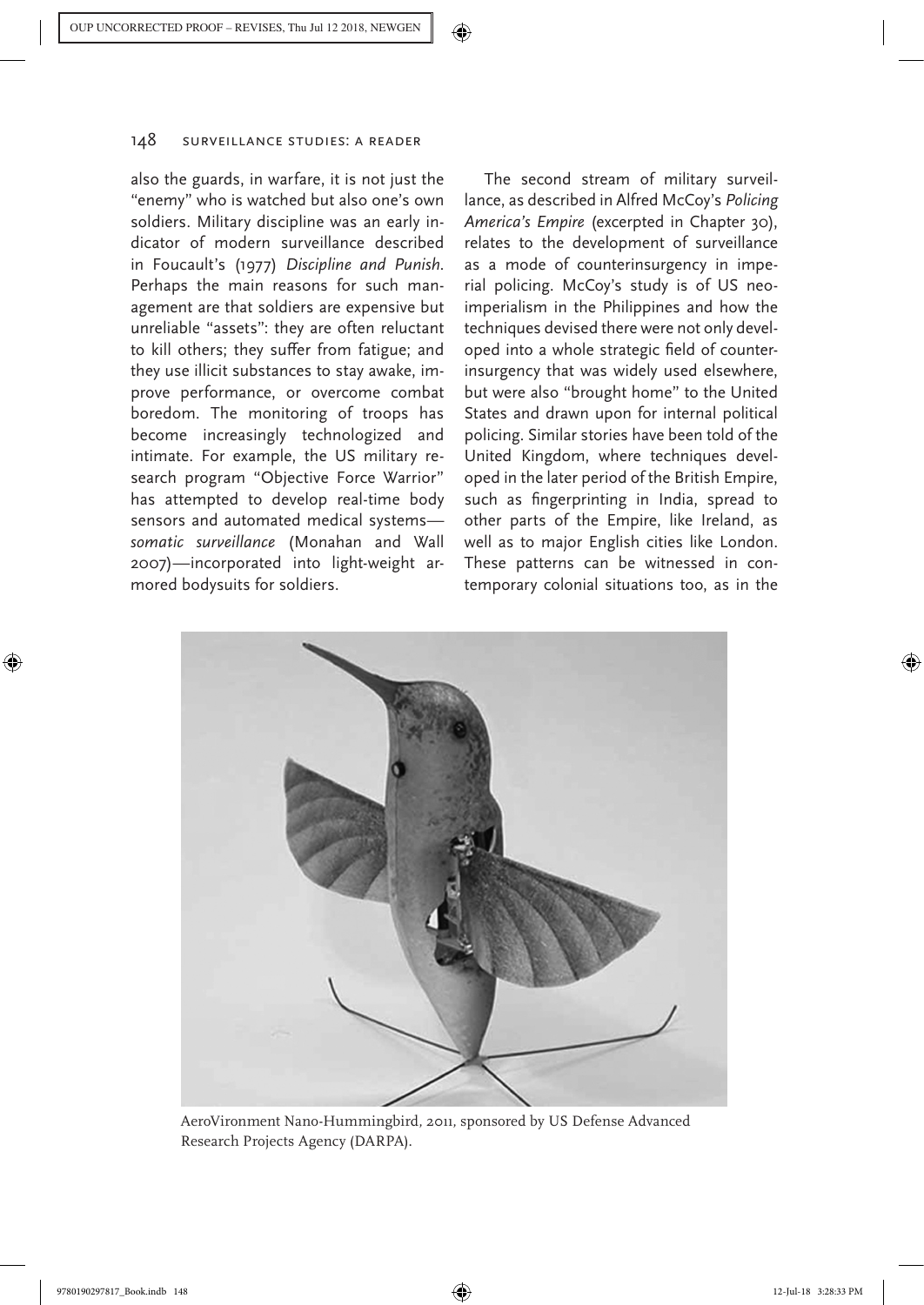Israel-Palestine conflict described in the excerpt by Ahmad Sa'di, which presents a distillation of the bleeding edge of contemporary counterinsurgency surveillance techniques (see also Zureik, Lyon, and Abu-Laban 2011).

The final stream is the more conventional story of espionage. It was during the twentieth century that international espionage moved from being a rather intermittently used tool of government—very much subsidiary to diplomacy, as it had been, for example, since the formation of a small agency under Francis Walsingham during the reign of Elizabeth I of England in the sixteenth century—to being a key part of what former US president Eisenhower would call the "military-industrial complex." The foundation of early formal intelligence agencies took place largely during and after the First World War, with the Naval Intelligence division of the British Admiralty, then the most powerful military force in the world. The institutionalization and professionalization of state intelligence apparatuses accelerated in the decades after the war, with the forming of the US Central Intelligence Agency (CIA) in 1947 and the NSA in 1952, among others.

Although new technologies did not determine the direction of military and other surveillance practices, the synergy of perceived need, institutional commitment, postwar interdisciplinary experiments in cybernetics, and new technologies catalyzed a new formation of state intelligence. Technological developments in this environment were underpinned by new military-academic research fields—in particular, cybernetics and space science—and massively funded military research organizations, including the Advanced Research Projects Agency (ARPA—later, with the addition of "Defense," DARPA). The first consequential innovation was the computer, with its accelerated development occurring largely in response to sophisticated mechanical encryption deployed by German forces in the Second World

War. The second, also an indirect product of that war, was the communications satellite, which US intelligence agencies began to operate from 1959 onward. And the third innovation was the growth of telecommunications technologies more generally. Each of these innovations would facilitate military espionage and surveillance more broadly.

These technological developments supported a massive global surveillance network. The United States solidified its dominance in this field by the end of World War II with the signing of agreements like the Britain-USA (BRUSA) agreement, relating to signals intelligence sharing, which was succeeded in the immediate postwar period by the UKUSA agreement. This agreement became the basis for what is now known as the "Five Eyes" network, with ex-British colonies Canada, Australia, and New Zealand added to the original partnership. As the excerpt reproduced here from Glenn Greenwald's book on the Snowden revelations shows, the spy network has greatly expanded to include many other willing and reluctant allies of the United States. Additionally, postwar Europe was saturated by a multiplicity of US counterinsurgency and intelligence operations, from the Gladio network of anti-Nazi agents, to cultural programs, which included the promotion of European political unification and anti-communist cultural initiatives. Similar networked intelligence efforts also occurred in the Soviet Union and the Warsaw Pact nations, as well as in several other countries, particularly France, which remained outside NATO and therefore developed an independent intelligence and satellite surveillance capability.

The potential for comprehensive forms of military surveillance was realized relatively early, with American military strategists in the Cold War period working toward what they conceived of as a "closed world" of total information control (Edwards 1996), which combined cybernetics and surveillance to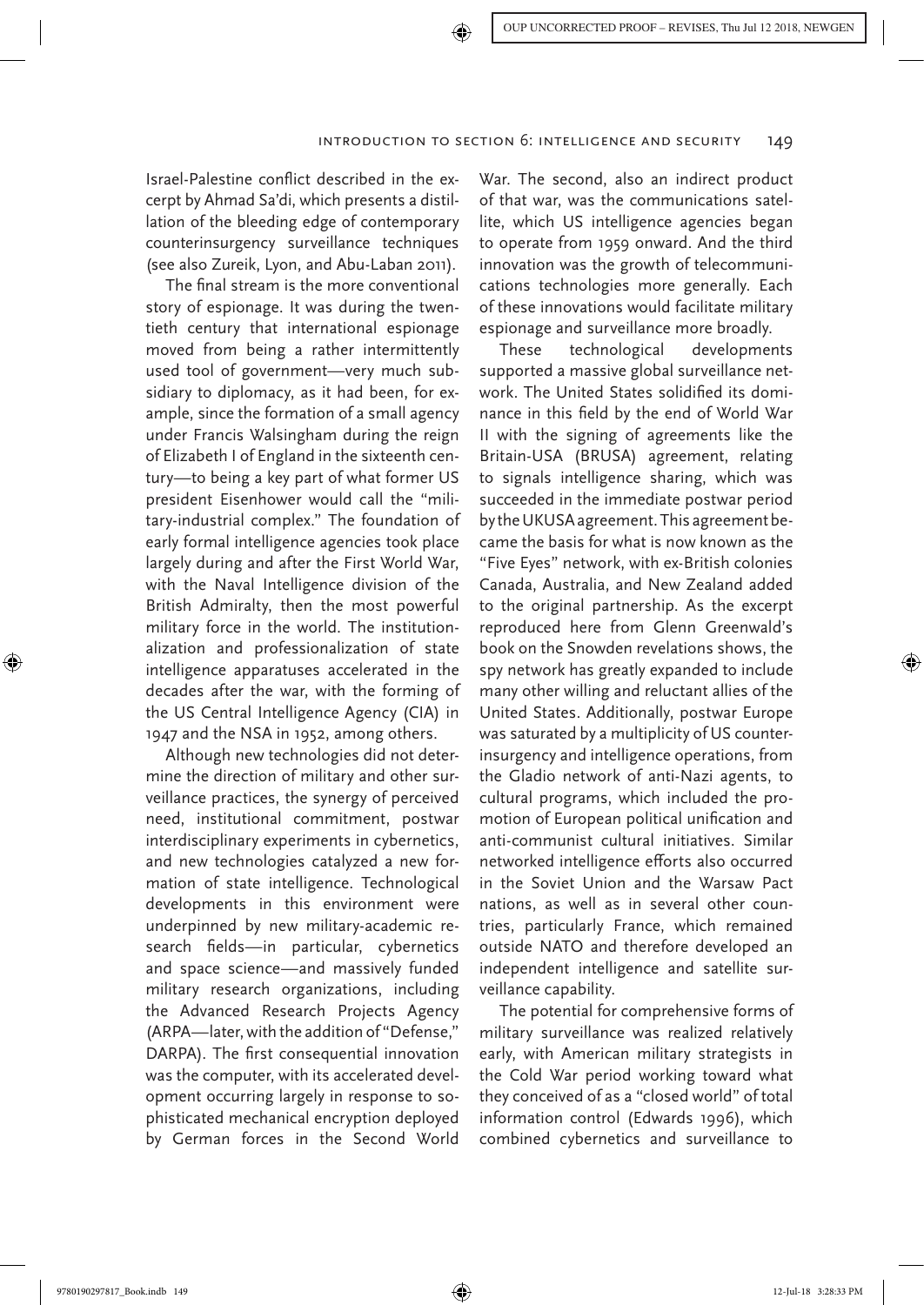recreate the globe as a defensible, secure space. Along with the creation of multiple orbital satellite surveillance systems, this closed-world impulse also led in the late 1960s to the combination of computing and telecommunications into a secure, distributed packet-switching electronic communications system, ARPAnet, which would form the foundations for the Internet.

By the early 1990s, Manuel DeLanda (1991) could write without irony in his groundbreaking work, *War in the Age of Intelligent Machines*, of the emergence of a US military "panspectron," extending the logic of the Panopticon beyond the simply visible to all frequencies of the electromagnetic spectrum. At this time, in the immediate post–Cold War period, there were some briefly expressed hopes for a peace dividend and even a post-military society, but the so-called military-industrial complex rapidly diversified to cultivate civilian markets for surveillance and dataveillance products, as well as to maintain purely military production. This enabled the growth of an even larger, military-*security* complex, or a "neoconopticon" that emphasized private-sector involvement coupled with conservative political ideologies (Hayes 2009). Besides technological production, a variety of other indicators characterize this arena. These include, first, the transfer of discourse between civil and military fields: while the business world increasingly makes reference to "threat assessments," "information warfare," and "disruption," the military deploys business terminology, such as "core competencies" and "solutions," to describe its internal operations. This sharing of discourse is also part of a more profound shift in publicprivate partnerships among security organizations, seen for instance with the outsourcing of state intelligence work to private contractors. Roughly 70 percent of the US intelligence budget goes to private

companies (Halchin 2015), and one should not forget that Snowden was an employee of one such company, Booz Allen Hamilton, when he accessed the NSA documents he would later leak. Another change is the increasing similarity of militaries and police forces. As the US military acts as a "global police," US military techniques and equipment have also infiltrated domestic police forces, as seen with military-like raids and the purchase and use of body armor, helmet-cams, and both lethal and "less lethal" weaponry. Military style intelligence programs have also "come home" in the post-9/11 period, with some examples being the growth of the Homeland Security field in the United States and the development of Fusion Centers and Domain Awareness Centers in cities across the country (Monahan 2011).

## **NOTE**

It is worth outlining briefly the different types of security intelligence surveillance. The first is human intelligence (HUMINT), what one might call oldfashioned spying through contacts, informers, etc. This is traditionally what the US Central Intelligence Agency or Britain's MI6 do. With the growth of social media, a subdivision of HUMINT called open-source intelligence (OSINT) or social media intelligence (SOCMINT) has emerged. OSINT originally referred to conventional media monitoring, but now encompasses social media too. Signals intelligence (SIGINT) agencies deal with information that contains (either individually or in combination) communications intelligence (COMINT), electronic intelligence (ELINT), and foreign instrumentation signals intelligence (FISINT). COMINT refers to information obtained for intelligence purposes from (foreign) communications interception and could thus be interpreted as including SOCMINT. Finally, another very important domain is imagery intelligence (IMINT) or photographic intelligence (PHOTINT).

## **REFERENCES**

- Adey, Peter. 2010. *Aerial Life: Spaces, Mobilities, Affects*. Malden, MA: Wiley-Blackwell.
- Bauman, Zygmunt. 1995. *Life in Fragments: Essays in Postmodern Morality*. Oxford: Blackwell.